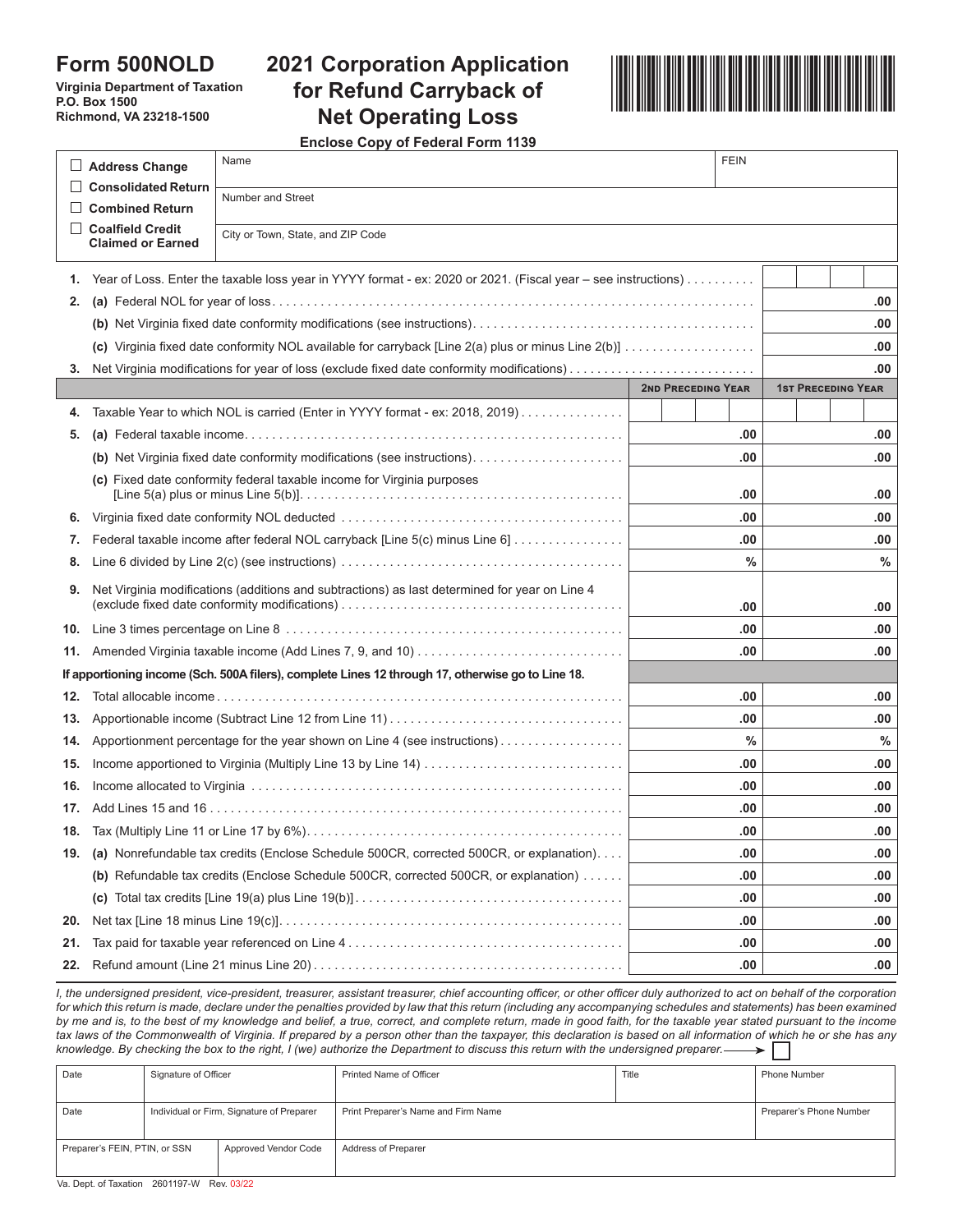*For a capital loss carryback, file an amended Virginia corporation return using Form 500 and Schedule 500ADJ.*

### **Net Operating Loss Deduction Computations**

There is no Virginia net operating loss available for carryback or carryover. However, since the starting point for the Virginia corporation income tax is federal taxable income (Form 500, Line 1), there is a statutory provision for net operating loss deductions to the extent that such losses are included in federal taxable income.

#### **Fixed Date Conformity Update for 2021**

Virginia's date of conformity with the Internal Revenue Code (IRC) was advanced from December 31, 2020, to December 31, 2021, subject to certain exceptions. Information regarding changes required as a result of the 2021 General Assembly Session are provided in Tax Bulletins 21-4 and 22-1 which are available on the Department's website, **www.tax.virginia.gov**.

Virginia conforms to the changes made to the net operating loss (NOL) deduction by the federal Tax Cuts and Jobs Act, including the general repeal of NOL carrybacks. For taxable years ending after December 31, 2017, only NOLs from certain farming losses and the losses incurred by certain insurance companies may be carried back as set forth in IRC § 172(b). No other types of NOLs may be carried back for such taxable years.

Virginia will continue to deconform from the following: bonus depreciation allowed for certain assets under federal law; the five-year carryback of certain federal net operating loss (NOL) deductions generated in the 2008 or 2009 taxable years; the federal income treatment of applicable high yield discount obligations; and the federal income tax treatment of cancellation of debt income realized in connection with certain business debts.

Since federal taxable income must be modified for Virginia additions and subtractions, the additions and subtractions of the loss year follow the federal loss to the year the loss is used.

Thus, if the federal net operating loss is fully used in carryback or carryover to 1 year, the entire net amount of additions and subtractions will be applied to such year. If, however, the federal net operating loss is partially used in each of several years, the net amount of additions and subtractions will be applied in the same ratio to the applicable years.

#### **Federal Extended NOL Carryback Provisions**

Virginia's deconformity from the extended NOL carryback period for certain NOLs generated in 2008 and 2009, formerly provided in IRC § 172(b)(1)(H), does not apply to any other provision of the IRC that provides for an extended NOL carryback period. Taxpayers that carry back NOLs for federal income tax purposes for more than 2 taxable years pursuant to any other provision of the IRC may do so without making adjustment when computing their Virginia taxable income.

The federal net operating loss deduction may be used only to reduce federal taxable income, and a federal net operating loss deduction cannot create or increase a federal operating loss. For a copy of the Virginia regulations, visit the Laws,

Rules, & Decisions page on the Department's website and click on "Virginia Law," or write to the **Virginia Department of Taxation, P.O. Box 1317, Richmond, VA 23218-1317 or call (804) 367-8037.**

For additional information, call **(804) 367-8037** or write to the **Virginia Department of Taxation, P.O. Box 1115, Richmond, VA 23218-1115.** You can download most Virginia income tax forms at **www.tax.virginia.gov.**

**NOTE:** Companies that apportion income — If federal taxable income is reduced to zero, allocable income is not considered.

Consolidated and combined filers must compute the amount of net operating loss deduction according to 23 Virginia Administrative Code (VAC) 10-120-320 through 10-120-327.

**To avoid processing delays, mail Form 500NOLD to the address shown on the form in the upper left corner. Do not mail with your corporate return. Always enclose a copy of federal Form 1139 or Form 1120X. If neither of the federal forms were filed, provide a detailed explanation of the adjustment.**

#### **Line Instructions**

- **1.** Enter the taxable year for which the loss was sustained. Use **YYYY** format for the actual taxable year. Ex: 2020 or 2021. Do not express in ending month/year (MM/YY) format. For fiscal year filers, the actual taxable year is year on the return being filed (year of the beginning period of the fiscal year).
- **2. (a)** Enter the amount of federal net operating loss.
	- **(b)** Enter the net Virginia supplemental fixed date conformity modifications (additions and subtractions). Fixed date conformity items to be included are: (1) Bonus depreciation for assets under IRC § 168(k), (2) Disposed assets that received the special bonus depreciation, (3) Income tax deductions related to applicable high yield discount obligations under IRC § 163(e)(5)(F), and (4) Other changes not listed.

Refer to Tax Bulletins 21-4 and 22-1 which are available on the Department's website, **www.tax.virginia.gov**, for information regarding fixed date conformity adjustments required as a result of the 2021 General Assembly Session. Enclose a schedule and explanation of such modifications.

- **(c)** Enter the amount of Virginia fixed date conformity NOL available for carry back. [Line 2(a) plus or minus Line 2(b)].
- **3.** Enter the net amount of the Virginia additions and subtractions from the loss year return. **DO NOT** include fixed date conformity modifications. The amount of fixed date conformity additions and subtractions claimed on Schedules 500ADJ and/or 500ADJS should be excluded from this amount. If modifications for cancellation of debt income or the domestic production activities